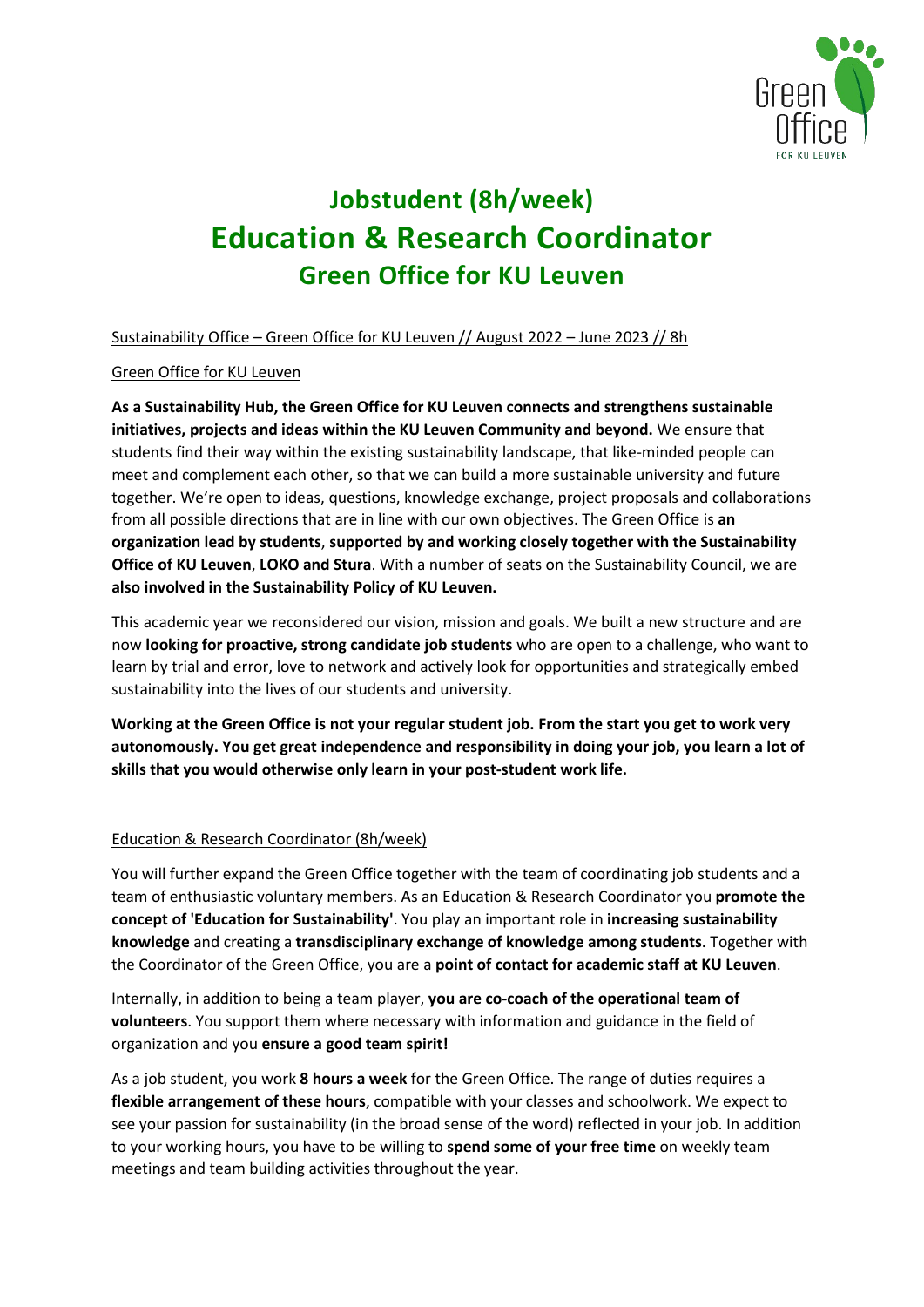#### Jouw profiel:

- You are a KU Leuven (association) student in the academic year 2022-2023
- You are actively interested in sustainability
- You are interested in sustainability education and research
- You are interested in transdisciplinary insights in the field of sustainability
- You are open-minded and think outside the box
- You are proactive
- You are honest and transparent
- You are team oriented
- You like networking
- You are not afraid to work together with KU Leuven staff and academics
- You can organize and coordinate
- You dare to experiment and take calculated risks
- You like the idea of coaching, and you would like to develop this skill
- You can express yourself clearly in English (writing and speaking)

## Plus points:

- You are available for 2 to 3 weeks in August to get initiated in the Green Office and prepare for the start of the academic year (other availabilities can be discussed)
- You are available between September 12 and 23 for a few start-up days and a full-/part-time start-up week before the start of the academic year

# What will you do?

- Together with the rest of the coordinating team, you are the voice and face of the Green Office. In concrete terms, this means, for example, that you make various auditorium visits at the start of the academic year and man information stands at the Orientation Days and Student Welcome to promote the Green Office.
- You actively contribute to the weekly team meetings
- Together with the other coordinating members you coordinate, support and coach the operational team of voluntary members.
- You promote a Green Office 'Living Lab' of transdisciplinary, sustainable education and research within KU Leuven (some ideas are already in the pipeline, but there is still a lot of room to experiment with concepts)
- You proactively search for existing knowledge and research on sustainability with the aim of getting this information to the students.
- You bring knowledge on sustainability to the students in a snackable way (together with the Communications Coordinator and the operational team)
- You build an interdisciplinary community of thesis students whose research is linked to sustainability
- You coordinate and organize workshops, activities, meetings for the thesis community (in collaboration with the operational team)
- You bring academic (KU Leuven) knowledge of various sustainability topics to the students, e.g. by organizing Lunch Lectures/Brown Bag Lunches
- You are the contact person for activities linked to the academic network